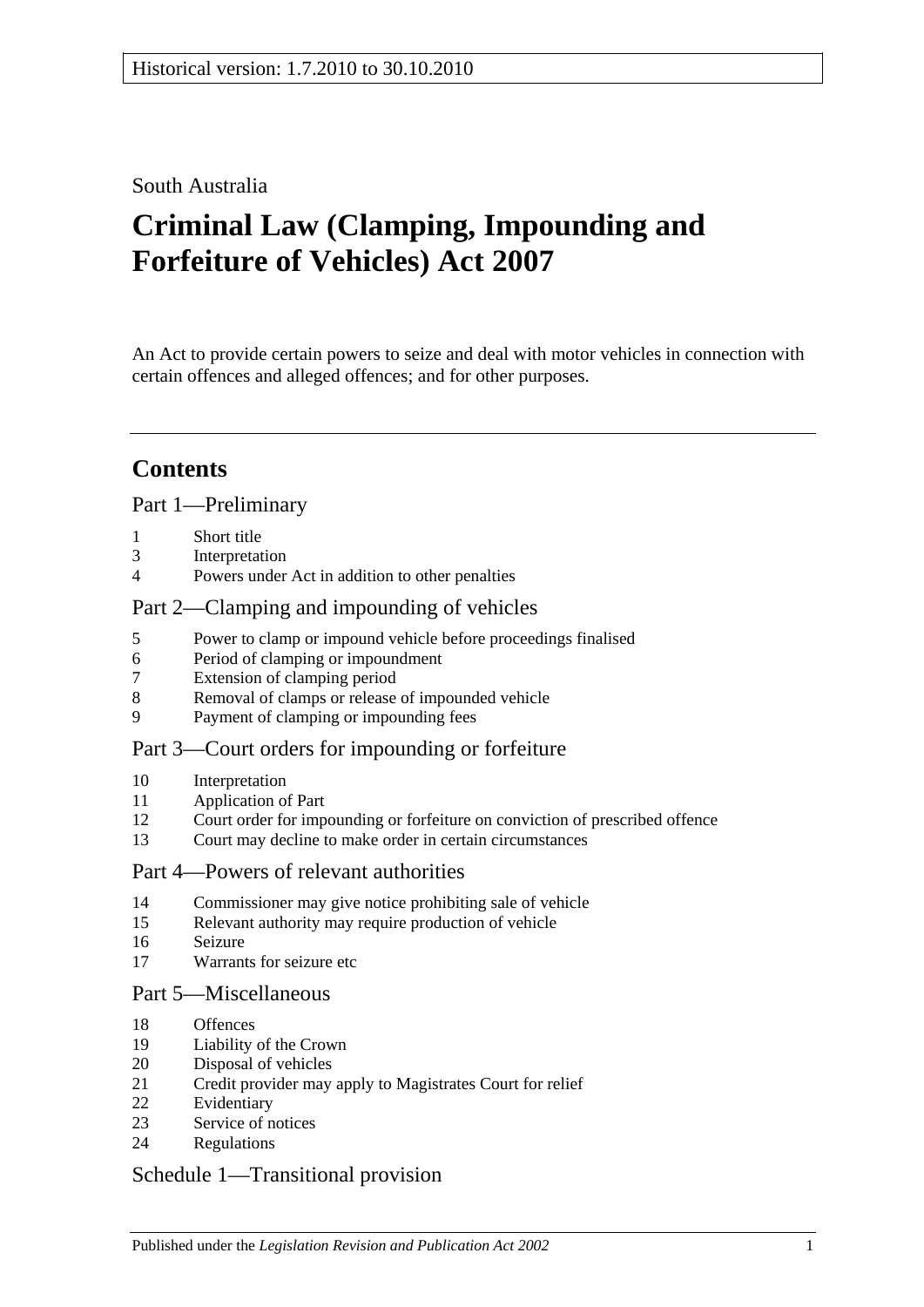### Part 3—Transitional provision

3 [Transitional provision](#page-15-2)

[Legislative history](#page-16-0)

### <span id="page-1-0"></span>**The Parliament of South Australia enacts as follows:**

### **Part 1—Preliminary**

### <span id="page-1-1"></span>**1—Short title**

This Act may be cited as the *Criminal Law (Clamping, Impounding and Forfeiture of Vehicles) Act 2007*.

### <span id="page-1-2"></span>**3—Interpretation**

(1) In this Act, unless the contrary intention appears—

*clamp*, in relation to a motor vehicle, means immobilise the motor vehicle by means of wheel clamps (and *clamped* has a corresponding meaning);

*Commissioner* means the Commissioner of Police;

*credit provider* means—

- (a) a credit provider within the meaning of the *National Credit Code* in Schedule 1 to the *National Consumer Credit Protection Act 2009* of the Commonwealth; or
- (b) a person who, in the course of business, hires out goods under leasing agreements or hires out or agrees to sell goods under hire-purchase agreements;

*motor vehicle* means a vehicle built to be propelled by a motor that forms part of the vehicle;

*prescribed offence* means an offence of a kind prescribed by regulation for the purposes of this definition;

### *public place* includes—

- (a) a place to which free access is permitted to the public, with the express or tacit consent of the owner or occupier of that place; and
- (b) a place to which the public are admitted on payment of money, the test of admittance being the payment of money only; and
- (c) a road, street, footway, court, alley or thoroughfare which the public are allowed to use, notwithstanding that that road, street, footway, court, alley or thoroughfare is on private property;

*registered owner* of a motor vehicle means a person recorded in a register kept under the *[Motor Vehicles Act](http://www.legislation.sa.gov.au/index.aspx?action=legref&type=act&legtitle=Motor%20Vehicles%20Act%201959) 1959* or the law of another State or Territory of the Commonwealth as an owner of the motor vehicle;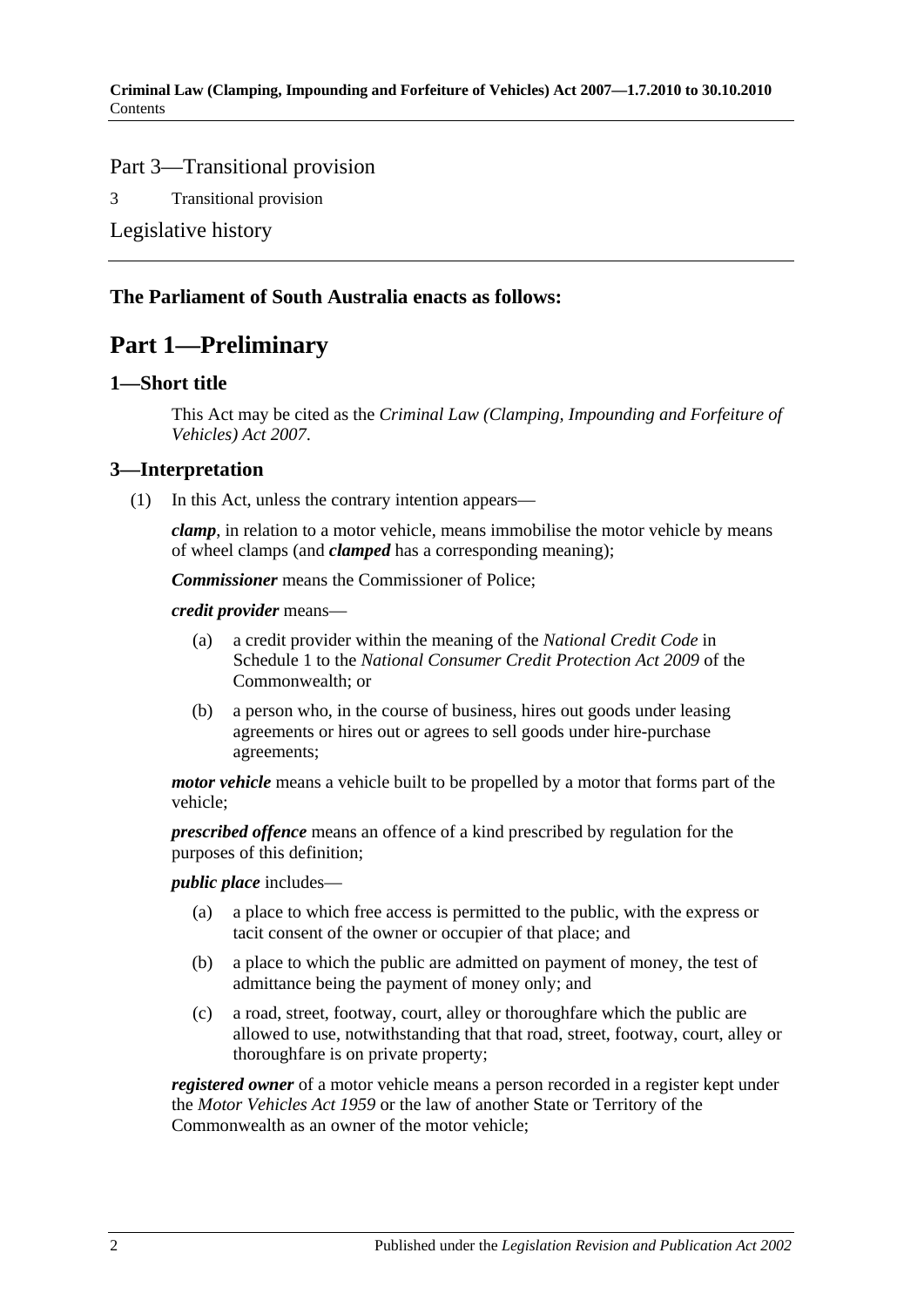#### *relevant authority* means—

- (a) in relation to the clamping or impounding of a motor vehicle under [Part 2—](#page-2-1)a police officer or person authorised by the Commissioner to exercise the powers of a relevant authority; or
- (b) in relation to the impounding or forfeiture of a motor vehicle in accordance with an order under [Part 3—](#page-5-1)the Sheriff or a person authorised by the Sheriff to exercise the powers of a relevant authority.
- (2) For the purposes of this Act, proceedings relating to an offence are *finalised* if—
	- (a) the charge of the offence is withdrawn or proceedings for the offence are otherwise discontinued; or
	- (b) a court has determined the charge.

### <span id="page-2-0"></span>**4—Powers under Act in addition to other penalties**

- (1) A power exercisable under this Act is exercisable in addition to any other penalty that may be imposed on a person in relation to a prescribed offence.
- (2) However, a court must, in imposing another penalty on a person in relation to a prescribed offence, have regard to any exercise of powers under this Act.

## <span id="page-2-1"></span>**Part 2—Clamping and impounding of vehicles**

### <span id="page-2-3"></span><span id="page-2-2"></span>**5—Power to clamp or impound vehicle before proceedings finalised**

- (1) If a person—
	- (a) is to be, or has been, reported for a prescribed offence and has been advised of that fact; or
	- (b) has been charged with, or arrested in relation to, a prescribed offence,

<span id="page-2-4"></span>a relevant authority may clamp or impound either—

- (c) a motor vehicle allegedly used by the person in the commission of the offence; or
- (d) any motor vehicle of which the person is a registered owner.
- (2) However, [subsection](#page-2-3) (1) does not apply if the person is to be, or has been, given an expiation notice in respect of the prescribed offence (unless that notice is withdrawn or the person elects to be prosecuted in accordance with the *[Expiation of Offences](http://www.legislation.sa.gov.au/index.aspx?action=legref&type=act&legtitle=Expiation%20of%20Offences%20Act%201996)  Act [1996](http://www.legislation.sa.gov.au/index.aspx?action=legref&type=act&legtitle=Expiation%20of%20Offences%20Act%201996)*).
- (3) A power to clamp or impound a motor vehicle under this section may be exercised at any time before proceedings for the relevant prescribed offence have been finalised.
- (4) A relevant authority may, for the purpose of exercising a power under this section in relation to a motor vehicle, seize the motor vehicle and deal with it in accordance with this Act.
- (5) A motor vehicle must not be clamped on a public road or other area of a kind prescribed by regulation.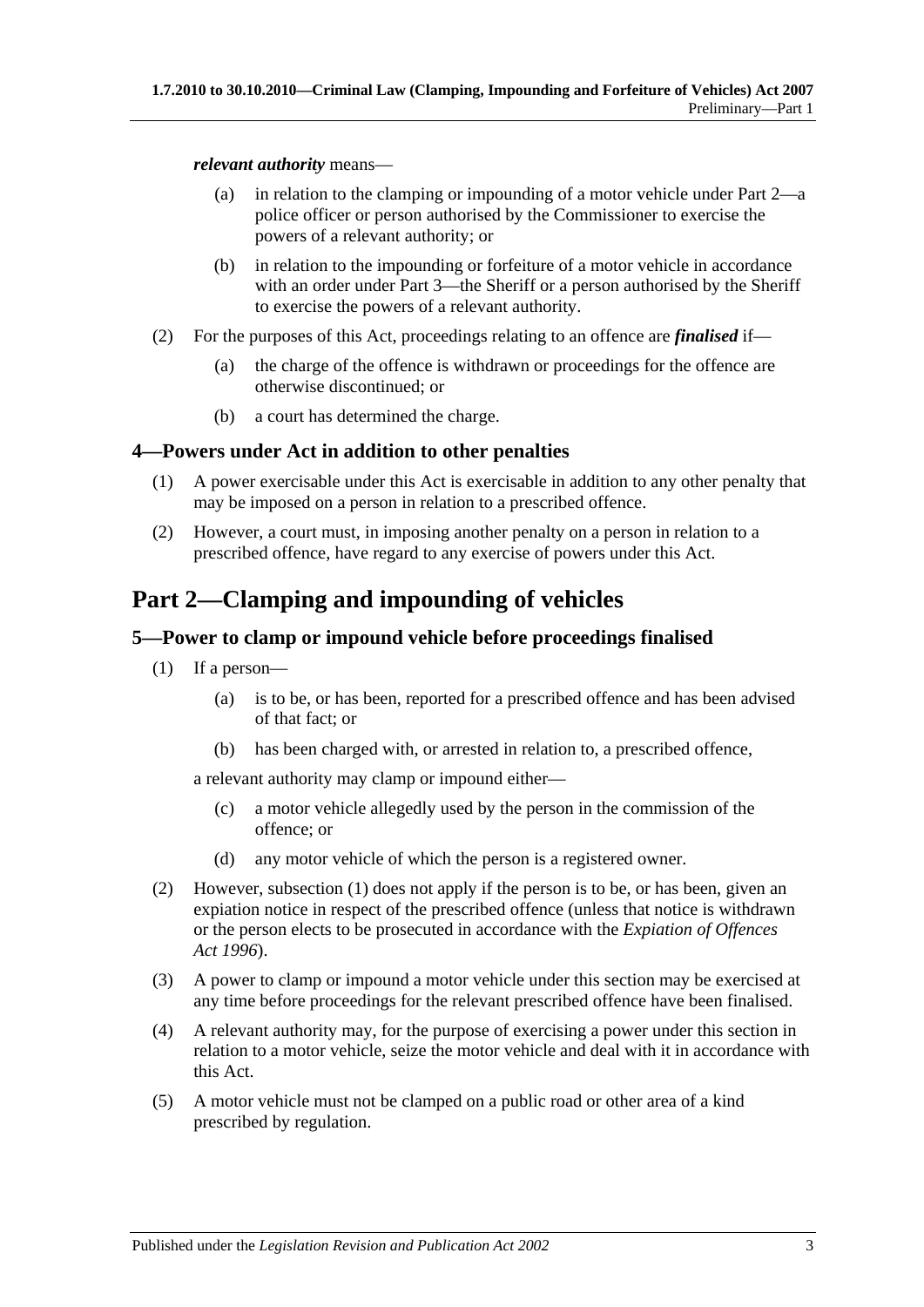- (6) The Commissioner must ensure that reasonable attempts are made to contact all current registered owners of a motor vehicle that is, or is to be, subject to an exercise of powers under this section (or, if there are no current registered owners of the motor vehicle, to contact the last registered owners) and—
	- (a) advise the owners of the action taken, or proposed to be taken, under this section; and
	- (b) provide any information an owner requires in relation to removal of the clamps or release of the motor vehicle at the end of the prescribed period,

(and such attempts must be made no later than 4 days after the motor vehicle is clamped or impounded).

### <span id="page-3-0"></span>**6—Period of clamping or impoundment**

Subject to this Part or to an order under [section](#page-13-0) 21, a motor vehicle that has been clamped or impounded under this Part is liable to remain clamped or impounded for a period of 7 days, commencing at the start of the day on which the motor vehicle is so clamped or impounded.

### <span id="page-3-1"></span>**7—Extension of clamping period**

- (1) If a motor vehicle is, or is to be, clamped under this Part, the Commissioner may apply to the Magistrates Court for an order extending the period for which the motor vehicle is liable to remain clamped.
- (2) On the making of an application under this section, the Magistrates Court may—
	- (a) order that, despite [section](#page-3-0) 6, the motor vehicle is liable to remain clamped for a period specified in the order (which must be more than 7 days but must not exceed 90 days); and
	- (b) make any consequential or ancillary order that it thinks fit.
- <span id="page-3-2"></span>(3) Notice of an application for an order under this section relating to a motor vehicle must be given to—
	- (a) each registered owner of the motor vehicle; and
	- (b) each holder of a registered security interest in respect of the motor vehicle under the *[Goods Securities Act](http://www.legislation.sa.gov.au/index.aspx?action=legref&type=act&legtitle=Goods%20Securities%20Act%201986) 1986*; and
	- (c) if the Commissioner is aware that any other person claims ownership of the motor vehicle or is likely to suffer financial or physical hardship as a result of the making of an order under this section—that person.
- (4) The Court—
	- (a) must, if a person given notice of the application under [subsection](#page-3-2) (3) so requests, hear representations from the person in relation to the application; and
	- (b) may, at the request of any other person who is likely to be affected by the making of the order, hear representations from that person in relation to the application.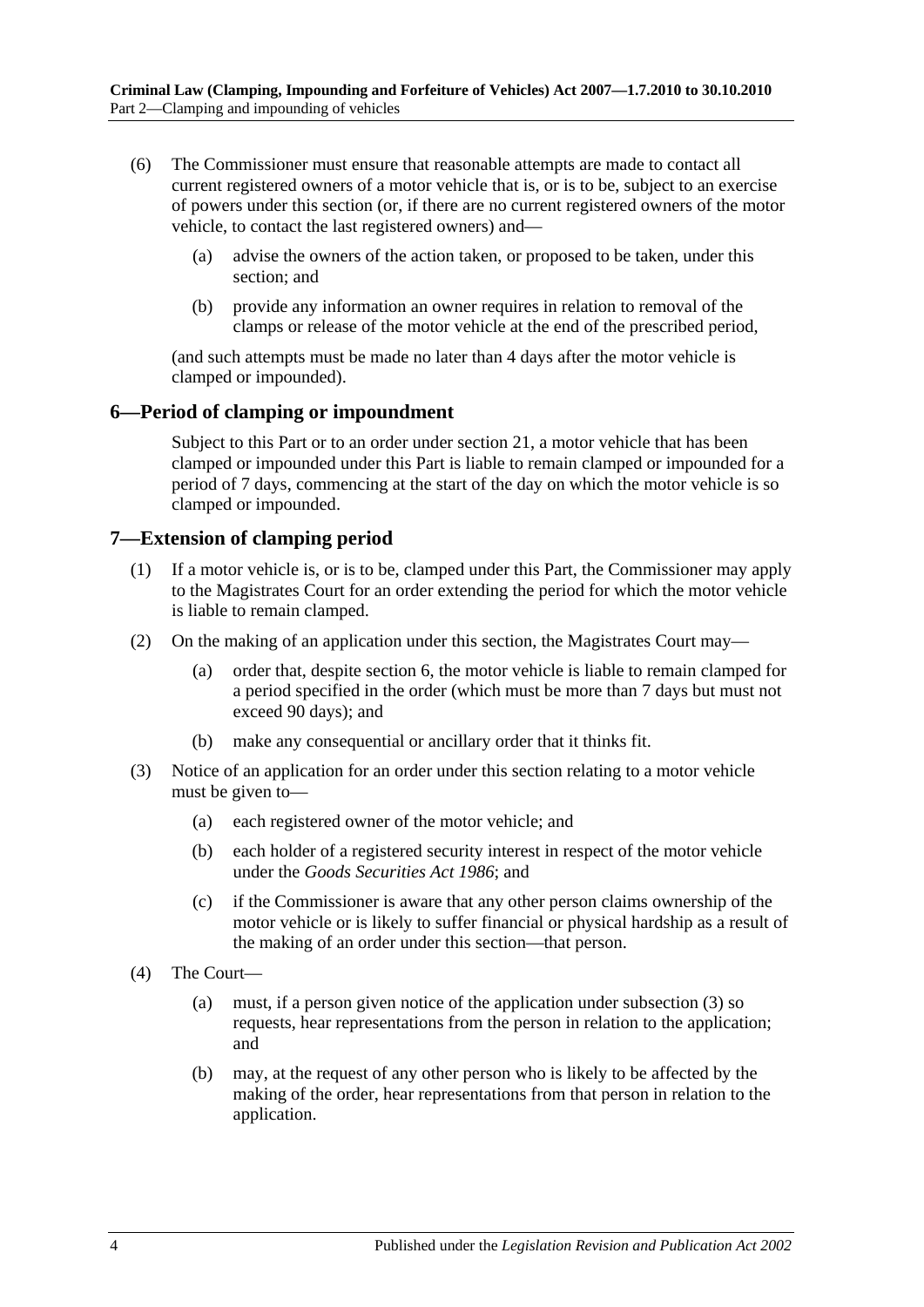- (5) In determining whether to make an order in relation to a motor vehicle under this section, the Court must have regard to the following matters:
	- (a) whether the person whose alleged offending forms the basis for the exercise of powers under this Part (the *alleged offender*) has previously been found guilty of, or expiated, any prescribed offences;
	- (b) the seriousness of the allegations against the alleged offender;
	- (c) the likely effect of extending the period of clamping on the alleged offender's behaviour;
	- (d) whether the motor vehicle is owned by the alleged offender;
	- (e) if the motor vehicle is used by persons other than the alleged offender—the extent to which any extension of the period of clamping would affect the alleged offender as opposed to the other users of the motor vehicle;
	- (f) whether there is evidence that any person would suffer financial or physical hardship as a result of the making of the order;
	- (g) any other matters the Court thinks fit.

### <span id="page-4-0"></span>**8—Removal of clamps or release of impounded vehicle**

- (1) At the end of the clamping or impounding period, the relevant authority—
	- (a) in the case of a motor vehicle that has been clamped—must, as soon as is reasonably practicable, remove the clamps from the motor vehicle; or
	- (b) in the case of a motor vehicle that has been impounded—
		- (i) on the application of an owner of the motor vehicle, must, as soon as is reasonably practicable, release the motor vehicle into the custody of the owner; and
		- (ii) may, if satisfied that no owner of the motor vehicle is reasonably able to collect the motor vehicle, release the motor vehicle into the custody of a person authorised by the owner to collect the motor vehicle or a person legally entitled to possession of the motor vehicle.
- (2) If, in relation to a motor vehicle clamped or impounded under this Part, the Commissioner is satisfied that
	- (a) in the case of a motor vehicle referred to in [section](#page-2-4)  $5(1)(c)$ —the motor vehicle was, at the time of the offence, stolen or otherwise unlawfully in the possession of the person or was being used by the person in circumstances prescribed by regulation; or
	- (b) in any case—grounds did not exist under [section](#page-2-2) 5 to clamp or impound the motor vehicle,

the clamping or impounding period will be taken to have ended.

- (3) Nothing in this section—
	- (a) prevents the relevant authority from removing clamps from a motor vehicle or releasing a motor vehicle before the end of the clamping or impounding period; or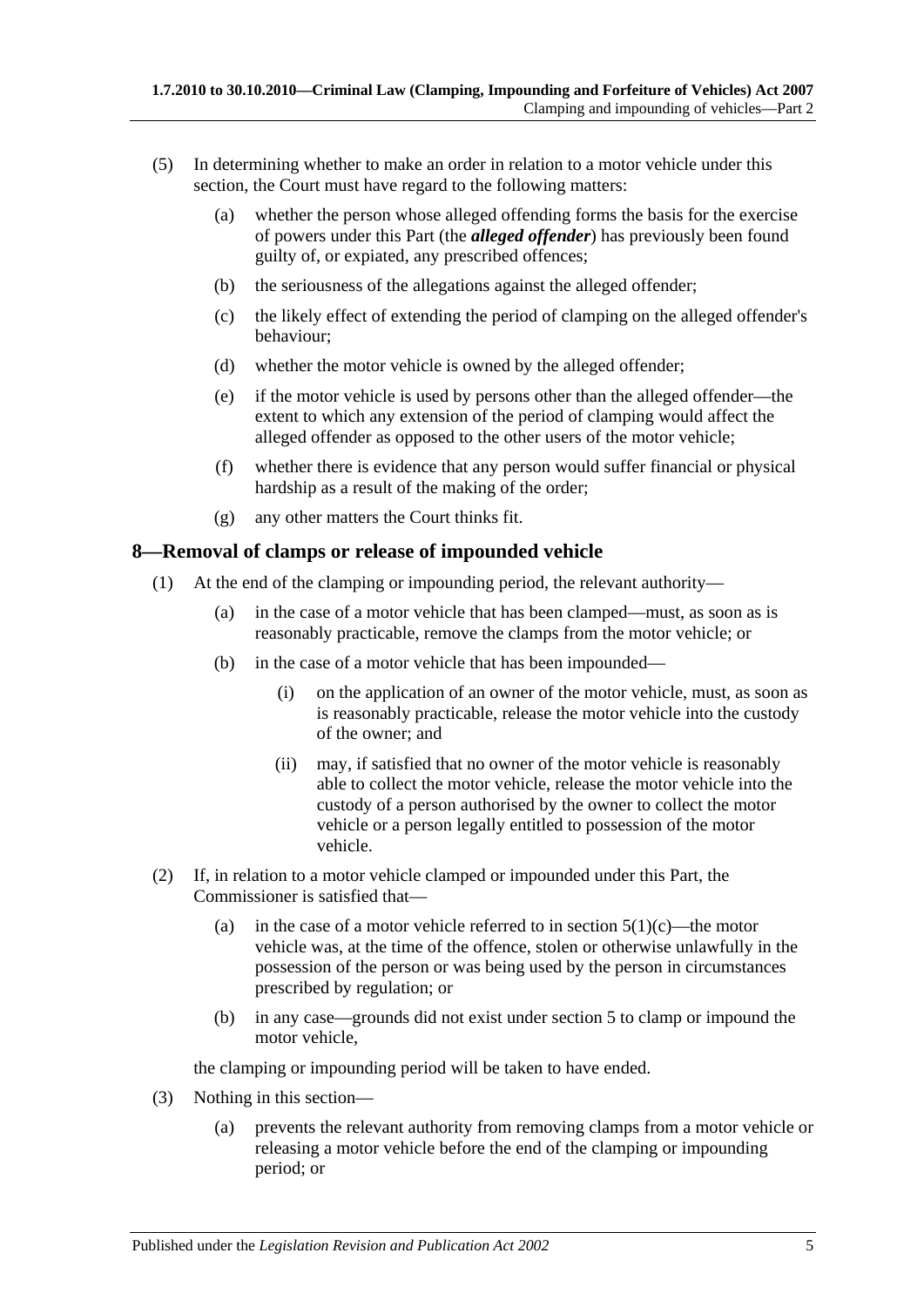- (b) obliges the relevant authority to remove clamps from a motor vehicle or release a motor vehicle outside of ordinary business hours.
- (4) In this section—

*clamping or impounding period*, in relation to a motor vehicle, means the period for which the motor vehicle is liable to remain clamped or impounded under this Part;

*ordinary business hours* means the hours between 9 am and 5 pm on any day other than a Saturday, Sunday or public holiday.

### <span id="page-5-4"></span><span id="page-5-0"></span>**9—Payment of clamping or impounding fees**

- $(1)$  If—
	- (a) a motor vehicle is clamped or impounded under this Part in relation to a prescribed offence; and
	- (b) a court subsequently finds the person guilty of the prescribed offence or another prescribed offence arising out of the same course of conduct,

the court must, on application by the prosecution, order that the person is liable to pay the clamping or impounding fees to the Commissioner.

- (2) If an application is not made to the court in accordance with [subsection](#page-5-4) (1), the person is, on being found guilty of the prescribed offence or another prescribed offence arising out of the same course of conduct, liable to pay the clamping or impounding fees to the Commissioner (and in such a case, the fees are recoverable as a debt).
- (3) In this section—

*clamping or impounding fees* means fees calculated in accordance with the regulations in relation to the clamping or impounding of the motor vehicle under this Part.

## <span id="page-5-1"></span>**Part 3—Court orders for impounding or forfeiture**

### <span id="page-5-2"></span>**10—Interpretation**

For the purposes of an application for an order under this Part, a person will be taken to have been found guilty of, or to have expiated, a prescribed offence if the person has been found guilty of, or has expiated, an offence that is, at the date of the application, a prescribed offence.

### <span id="page-5-3"></span>**11—Application of Part**

This Part applies to a conviction for a prescribed offence if—

- (a) the offence was committed after the commencement of this Part; and
- (b) the convicted person has, during the period of 10 years immediately preceding the date of the offence, been found guilty of, or has expiated, at least 1 other prescribed offence; and
- (c) either—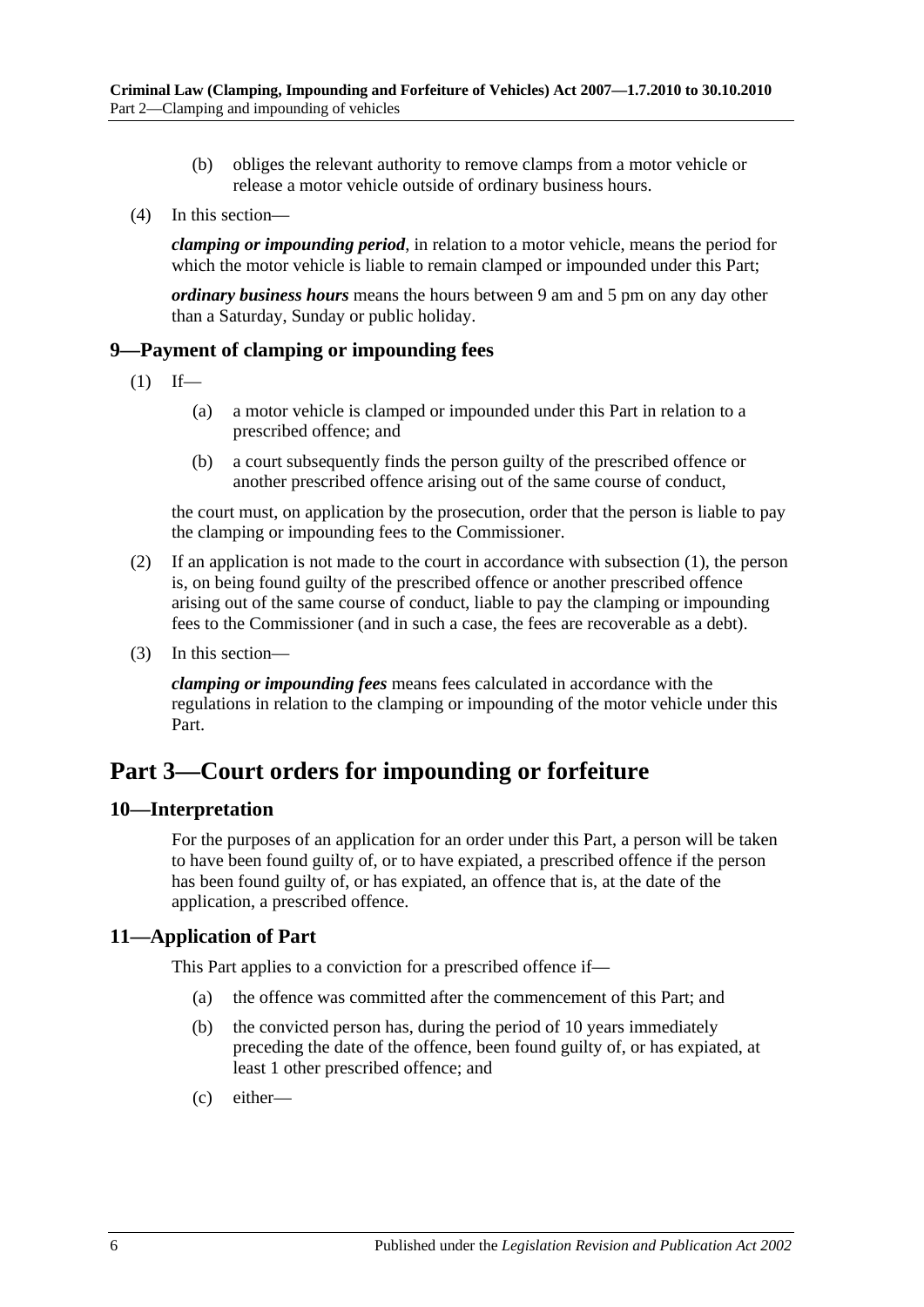- (i) a motor vehicle was used by the convicted person in the commission of the offence and that motor vehicle was not, at the time of the offence, stolen or otherwise unlawfully in the possession of the person or being used by the person in circumstances (if any) prescribed by regulation; or
- (ii) the convicted person is a registered owner of a motor vehicle.

### <span id="page-6-2"></span><span id="page-6-0"></span>**12—Court order for impounding or forfeiture on conviction of prescribed offence**

- (1) Subject to [section](#page-7-0) 13, if this Part applies to a conviction for a prescribed offence, the court that records the conviction must, on the application of the prosecution—
	- (a) order—
		- (i) if the convicted person has, during the period of 10 years immediately preceding the date of the offence, been found guilty of, or expiated, 1 other prescribed offence—that the motor vehicle specified in the application be impounded by the relevant authority for a period not exceeding 3 months; or
		- (ii) if the convicted person has, during the period of 10 years immediately preceding the date of the offence, been found guilty of, or expiated, 2 other prescribed offences—that the motor vehicle specified in the application be impounded by the relevant authority for a period not exceeding 6 months; or
		- (iii) if the convicted person has, during the period of 10 years immediately preceding the date of the offence, been found guilty of, or expiated, 3 or more other prescribed offences—that the motor vehicle specified in the application is forfeited to the Crown; and
	- (b) order that the convicted person pay to the relevant authority fees calculated in accordance with the regulations in relation to the impounding or forfeiture of the motor vehicle.
		- **Note—**

If a motor vehicle has been clamped or impounded under [Part 2](#page-2-1) in relation to the offence, the court must also, on the application of the prosecution, order the payment of fees under [section](#page-5-0) 9.

- <span id="page-6-1"></span>(2) Notice of an application for an order under this section relating to a motor vehicle must be given to—
	- (a) each registered owner of the motor vehicle; and
	- (b) if the prosecution is aware that any other person claims ownership of the motor vehicle or is likely to suffer financial or physical hardship as a result of the making of an order under this section—that person; and
	- (c) in the case of an application for an order for forfeiture of the motor vehicle—each holder of a registered security interest in respect of the motor vehicle under the *[Goods Securities Act](http://www.legislation.sa.gov.au/index.aspx?action=legref&type=act&legtitle=Goods%20Securities%20Act%201986) 1986*.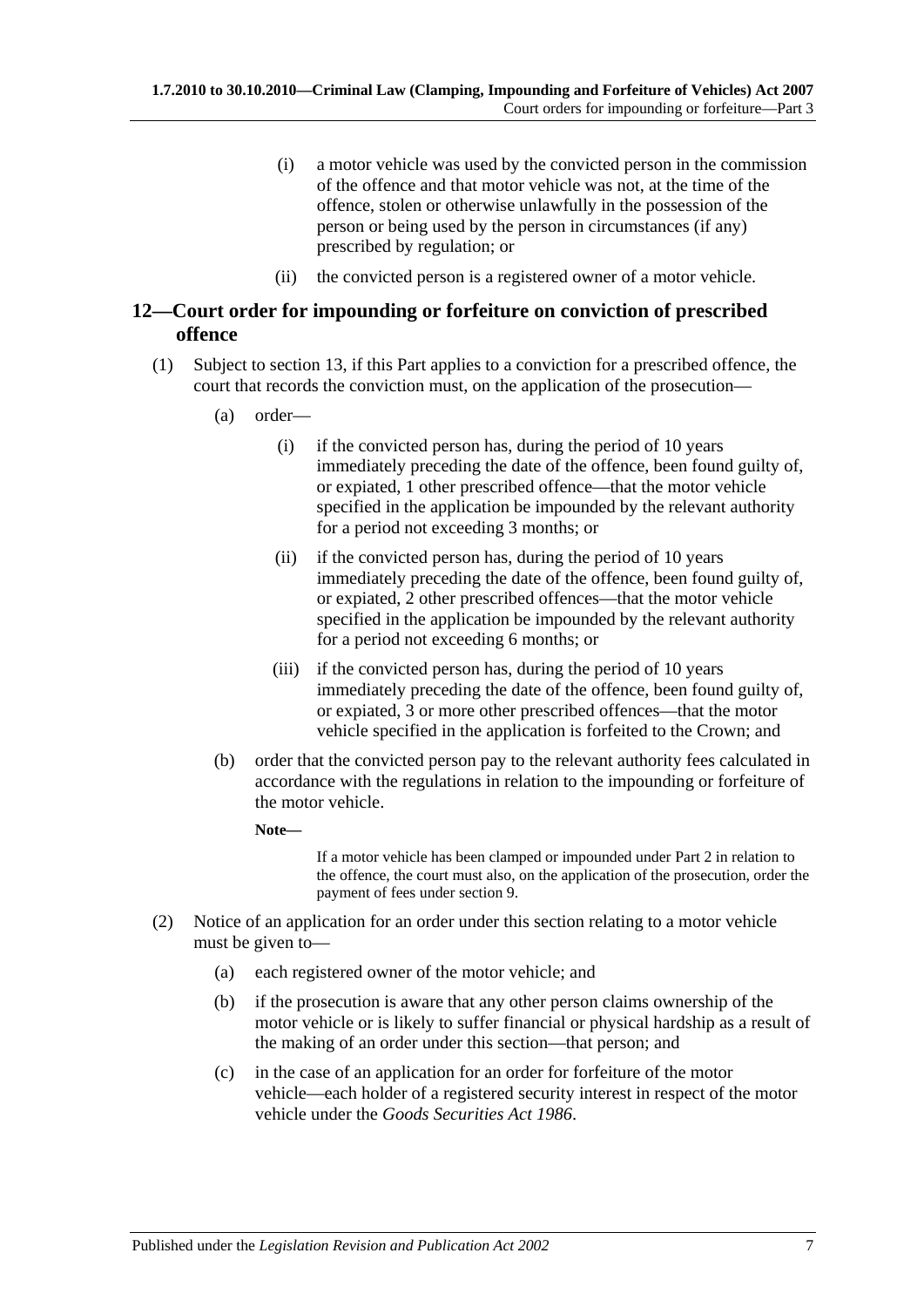- (3) A court hearing an application for an order under this section relating to a motor vehicle—
	- (a) must, if a person given notice of the application under [subsection](#page-6-1) (2) so requests, hear representations from the person in relation to the application; and
	- (b) may, at the request of any other person who is likely to be affected by the making of the order, hear representations from that person in relation to the application.
- (4) A court making an order under this section may make any consequential or ancillary order or direction that it considers necessary or expedient in the circumstances of the case.
- (5) If a court makes an order for the impounding or forfeiture of a motor vehicle under this section, the relevant authority is authorised to seize the motor vehicle and deal with it in accordance with this Act and the requirements (if any) specified in the order.

### <span id="page-7-0"></span>**13—Court may decline to make order in certain circumstances**

- (1) A court that records a conviction to which this Part applies may decline to make an order under this Part if satisfied that—
	- (a) the making of the order would cause severe financial or physical hardship to a person; or
	- (b) the offence occurred without the knowledge or consent of any person who was an owner of the motor vehicle at the time of the offence; or
	- (c) the making of the order would significantly prejudice the rights of a credit provider; or
	- (d) the motor vehicle the subject of the application is a motor vehicle referred to in section  $11(c)(i)$  and has, since the date of the offence, been sold to a genuine purchaser or otherwise disposed of to a person who did not, at the time of the sale or disposal, know or have reason to suspect that the motor vehicle might be the subject of proceedings under this section.
- <span id="page-7-1"></span> $(2)$  If—
	- (a) a court declines to make an order under this Part; and
	- (b) the court is satisfied that it would be reasonably practicable for the convicted person to instead perform community service,

the court must order the convicted person to perform not more than 240 hours of community service.

(3) An order to perform community service under [subsection](#page-7-1) (2) must be dealt with and enforced as if it were a sentence of community service (and in any enforcement proceedings the court may exercise any power that it could exercise in relation to a sentence of community service).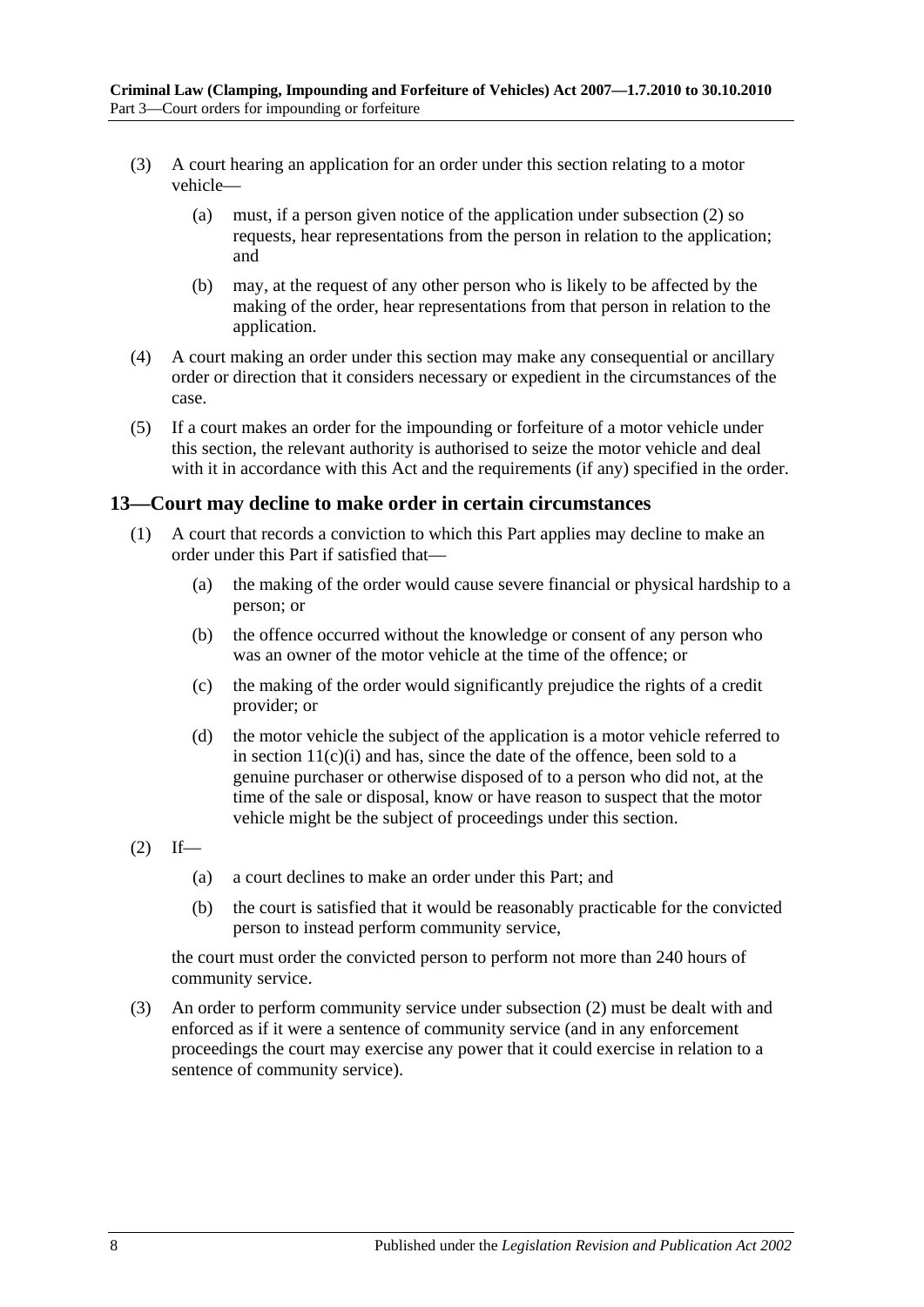## <span id="page-8-0"></span>**Part 4—Powers of relevant authorities**

### <span id="page-8-1"></span>**14—Commissioner may give notice prohibiting sale of vehicle**

- (1) If the Commissioner reasonably believes that—
	- (a) a power to clamp or impound a motor vehicle may be exercised under [Part 2;](#page-2-1) but
	- (b) that power is not to be exercised immediately,

the Commissioner may give the owner of the motor vehicle (or, if there is more than 1 owner of the motor vehicle, 1 or more of the owners of the motor vehicle) a notice in the prescribed form prohibiting the sale or disposal of the motor vehicle until the power under [Part 2](#page-2-1) has been exercised.

- <span id="page-8-2"></span> $(2)$  If—
	- (a) a person—
		- (i) is to be, or has been, reported for a prescribed offence and has been advised of that fact; or
		- (ii) has been charged with, or arrested in relation to, a prescribed offence; and
	- (b) the Commissioner reasonably believes that, if the person were convicted of the offence, an application could be made under [Part 3](#page-5-1) in relation to a motor vehicle,

the Commissioner may give the owner of the motor vehicle (or, if there is more than 1 owner of the motor vehicle, 1 or more of the owners of the motor vehicle) a notice in the prescribed form prohibiting the sale or disposal of the motor vehicle until proceedings relating to the offence have been finalised.

- $(3)$  If—
	- (a) the Commissioner gives an owner of a motor vehicle a notice under [subsection](#page-8-2) (2); and
	- (b) that owner is not the alleged offender,

the Commissioner must make reasonable efforts to notify the owner when proceedings relating to the offence have been finalised.

<span id="page-8-3"></span>(4) An owner of a motor vehicle must not sell or otherwise dispose of the motor vehicle in contravention of a notice given under this section.

Maximum penalty: \$2 500 or imprisonment for 6 months.

- (5) It is a defence to a charge of an offence under [subsection](#page-8-3) (4) if the defendant proves that he or she—
	- (a) was not given a notice under this section in relation to the motor vehicle; and
	- (b) did not know, and could not reasonably be expected to have known, that a notice had been given under this section in relation to the motor vehicle.
- <span id="page-8-4"></span> $(6)$  If—
	- (a) a person is found guilty by a court of an offence against [subsection](#page-8-3) (4); and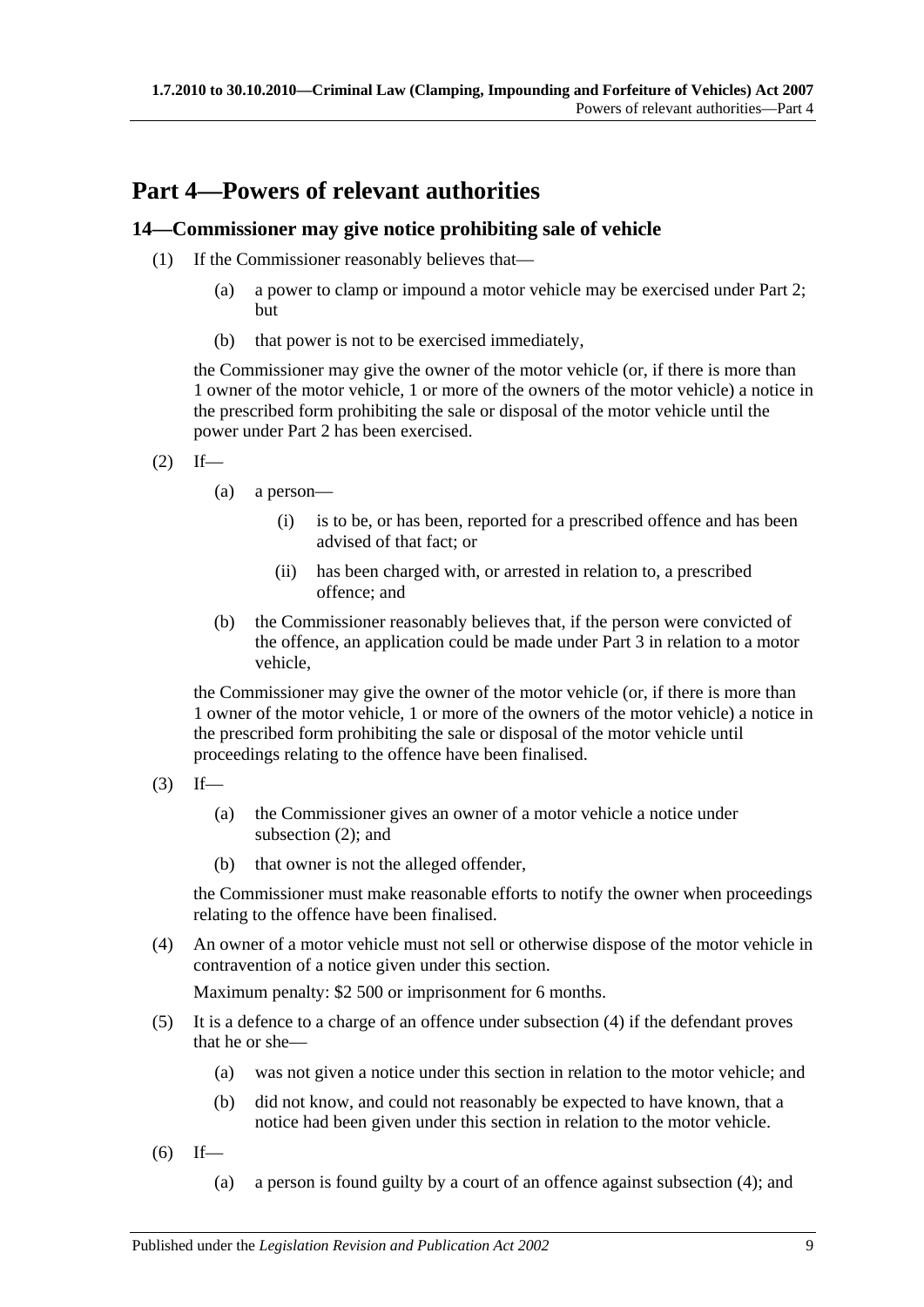(b) the court is provided with evidence of the value of the motor vehicle sold or disposed of by the person,

the court may (in addition to any other penalty imposed in respect of the offence) require payment by the person of an amount determined by the court to be a reasonable estimate of the value of the motor vehicle.

- (7) An amount paid in accordance with a requirement under [subsection](#page-8-4) (6) must be paid into the Victims of Crime Fund established under the *[Victims of Crime Act](http://www.legislation.sa.gov.au/index.aspx?action=legref&type=act&legtitle=Victims%20of%20Crime%20Act%202001) 2001*.
- (8) The Commissioner may, at any time, withdraw a notice under this section and must withdraw a notice if the Commissioner becomes aware that no charges are to be laid in respect of the relevant prescribed offence or that charges relating to the relevant prescribed offence are not to be proceeded with.
- (9) If the Commissioner withdraws a notice given under this section to the owner or 1 or more of the owners of a motor vehicle, the Commissioner must, as soon as practicable, give written notice of the withdrawal to the owner or owners.
- (10) Nothing in this section affects the rights of a credit provider to repossess a motor vehicle and sell it.

### <span id="page-9-0"></span>**15—Relevant authority may require production of vehicle**

- (1) A relevant authority may, for the purpose of exercising a power under this Act in relation to a motor vehicle, give an owner of the motor vehicle written notice in the prescribed form requiring the owner to produce the motor vehicle at a time and place specified in the notice.
- (2) An owner of a motor vehicle must not, without reasonable excuse (proof of which lies on the person), refuse or fail to comply with a notice given under this section in relation to the motor vehicle.

Maximum penalty: \$2 500 or imprisonment for 6 months.

(3) This section is in addition to, and does not derogate from, any other powers of a relevant authority under this Act.

### <span id="page-9-1"></span>**16—Seizure**

- <span id="page-9-3"></span><span id="page-9-2"></span>(1) A relevant authority that is authorised under this Act to seize a motor vehicle may seize the motor vehicle from—
	- (a) a public place; or
	- (b) a place occupied by the person whose offending, or alleged offending, forms the basis for the exercise of powers under this Act; or
	- (c) any other place, with the consent of the owner or occupier of the place or under the authority of a warrant issued under this Act.
- (2) A motor vehicle seized under this Act may—
	- (a) be moved to a place determined by the relevant authority and clamped or impounded there (and may, if the relevant authority so determines, be subsequently moved to and clamped or impounded at some other place); and
	- (b) be driven, towed or pushed, or moved in any other manner; and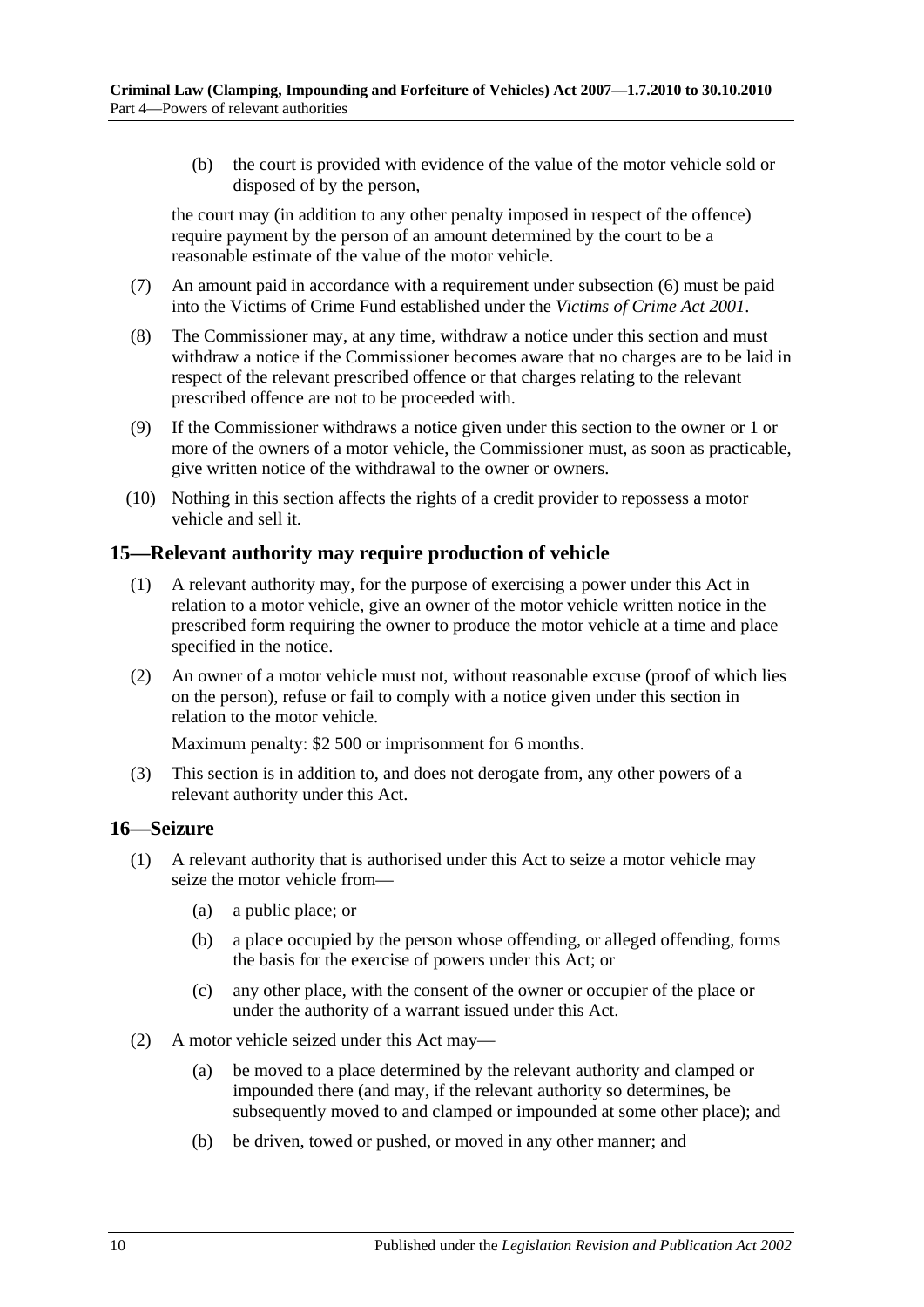- (c) be moved by the relevant authority or by other persons acting at the direction of the relevant authority.
- (3) A relevant authority may do anything reasonably necessary for the purpose of seizing and moving a motor vehicle under this Act, including exercising any of the following powers:
	- (a) requiring the motor vehicle to stop;
	- (b) entering into and searching a place occupied by the offender or alleged offender and using reasonable force to break into or open any garage or other structure in which the motor vehicle may be stored at that place;
	- (c) causing a locking device or other feature of the motor vehicle to be removed, dismantled or neutralised;
	- (d) if the driver or any other person will not surrender the keys to the vehicle, starting the vehicle by other means.

### <span id="page-10-0"></span>**17—Warrants for seizure etc**

- (1) If a relevant authority is authorised under this Act to seize a motor vehicle in relation to an offence or an alleged offence, the relevant authority may, in order to seize the motor vehicle from a place (other than a place referred to in section  $16(1)(a)$  or [\(b\)\)](#page-9-3) without the consent of the owner or occupier of the place, apply to a magistrate for a warrant under this section.
- (2) If a magistrate is satisfied that—
	- (a) a relevant authority is authorised under this Act to seize a motor vehicle; and
	- (b) there are reasonable grounds to suspect that the motor vehicle is at a place,

the magistrate may issue a warrant authorising the relevant authority—

- (c) to enter the place; and
- (d) to search the place for the motor vehicle; and
- (e) to use reasonable force to break into or open any garage or other structure in which the motor vehicle may be stored at the place; and
- (f) to seize the motor vehicle, and otherwise deal with it, in accordance with this Act.
- (3) An application under this section for the issue of a warrant may be made either personally or by telephone.
- (4) The grounds of an application for a warrant must be verified by affidavit.
- (5) An application for a warrant cannot be made by telephone unless, in the opinion of the applicant, a warrant is urgently required and there is not enough time to make the application personally.
- (6) If an application for a warrant is made by telephone—
	- (a) the applicant must inform the magistrate of the purpose for which the warrant is required and the grounds on which it is sought; and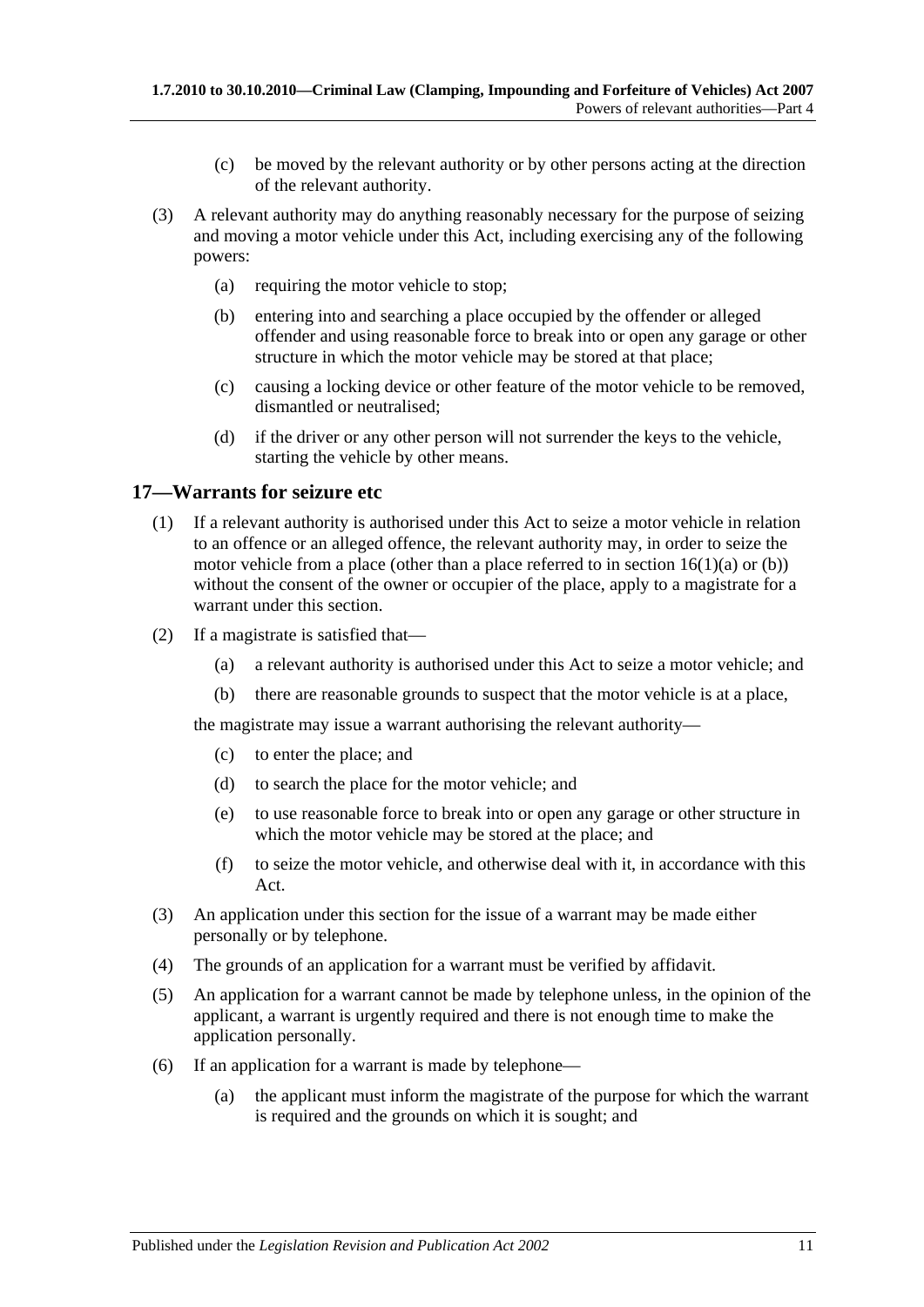- <span id="page-11-3"></span>(b) if it appears to the magistrate from the information given by the applicant that there are proper grounds to issue a warrant, the magistrate must inform the applicant of the facts that justify, in the magistrate's opinion, the issue of the warrant, and must not proceed to issue the warrant unless the applicant undertakes to make an affidavit verifying those facts; and
- (c) if the applicant gives such an undertaking, the magistrate may then make out and sign a warrant, noting on the warrant the facts that justify, in the magistrate's opinion, the issue of the warrant; and
- (d) the warrant is taken to have been issued, and comes into force, when signed by the magistrate; and
- (e) the magistrate must inform the applicant of the terms of the warrant; and
- (f) the applicant must fill out and sign a warrant form (the duplicate warrant) that—
	- (i) sets out the name of the magistrate who issued the original and the terms of the warrant; and
	- (ii) complies with any other requirements prescribed by regulation; and
- (g) the applicant must, as soon as practicable after the issue of the warrant, forward to the magistrate an affidavit verifying the facts referred to in [paragraph](#page-11-3) (b) and a copy of the duplicate warrant.
- (7) A magistrate by whom a warrant is issued under this section must file the warrant, or a copy of the warrant, and the affidavit verifying the grounds on which the application for the warrant was made, in the Magistrates Court.
- (8) A relevant authority may, in exercising powers in accordance with a warrant issued under this section, be accompanied by such assistants as are reasonably necessary for the purpose.
- (9) A warrant issued under this section, if not executed at the expiration of 1 month from the date of its issue, then expires.

## <span id="page-11-0"></span>**Part 5—Miscellaneous**

### <span id="page-11-1"></span>**18—Offences**

(1) A person must not hinder or obstruct a relevant authority exercising powers under this Act.

Maximum penalty: \$2 500 or imprisonment for 6 months.

(2) A person (other than a relevant authority acting under this Act) must not interfere with any wheel clamps affixed to a motor vehicle in accordance with this Act.

Maximum penalty: \$2 500 or imprisonment for 6 months.

### <span id="page-11-2"></span>**19—Liability of the Crown**

(1) Subject to [subsection](#page-12-1) (2), no compensation is payable by the Crown or a relevant authority in respect of the exercise or purported exercise of powers by a relevant authority under this Act.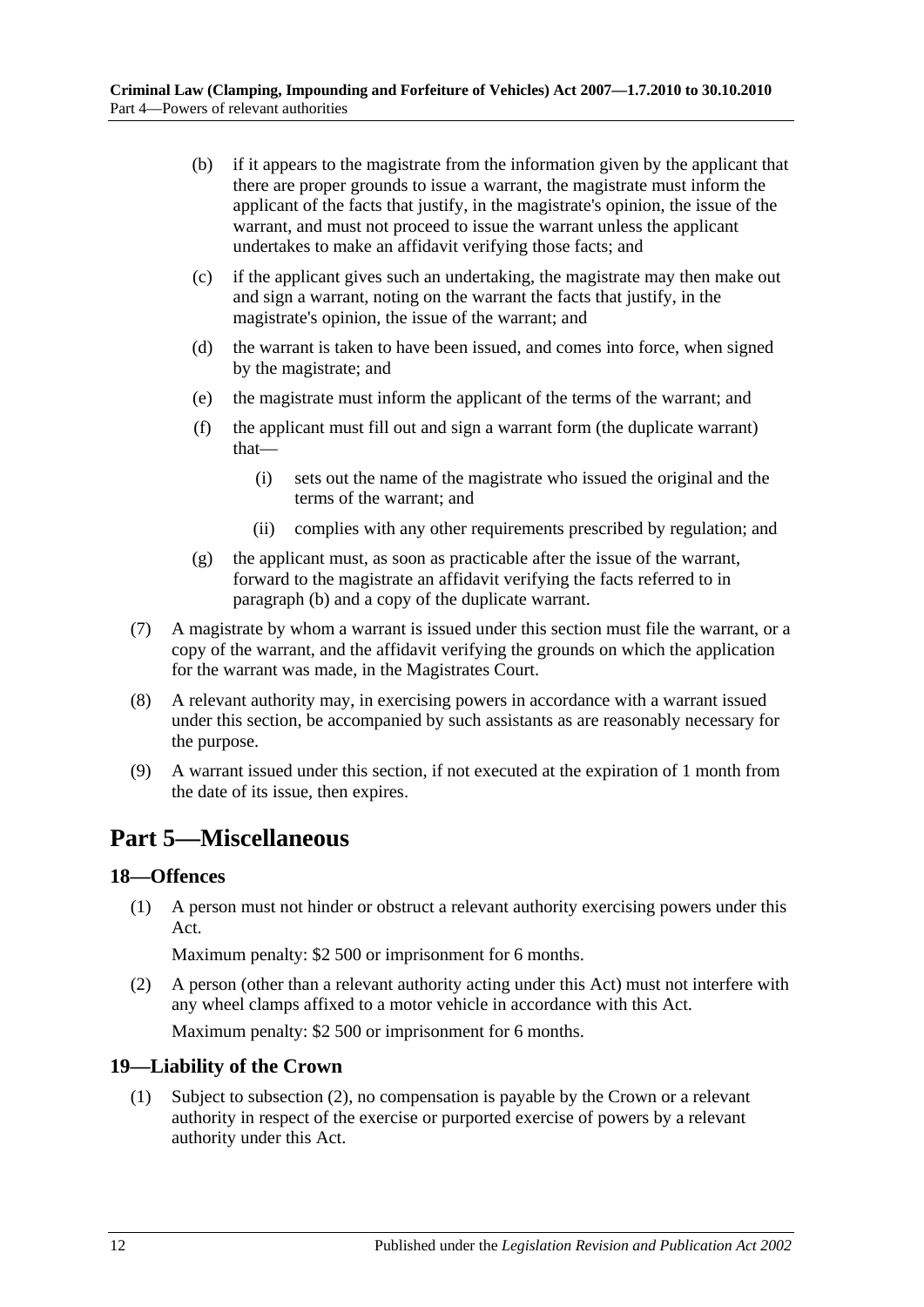- <span id="page-12-1"></span>(2) This section does not protect—
	- (a) a relevant authority from liability in respect of the exercise or purported exercise of powers otherwise than in good faith; or
	- (b) the Crown from liability in respect of damage to a motor vehicle caused otherwise than by the proper exercise of powers under this Act.

### <span id="page-12-0"></span>**20—Disposal of vehicles**

- (1) The Sheriff may dispose of a motor vehicle that is the subject of an order for forfeiture under this Act.
- <span id="page-12-2"></span>(2) Despite this or any other law, if a motor vehicle that has been impounded under this Act is not collected by a person legally entitled to possession of the motor vehicle within 2 months of the motor vehicle ceasing to be liable to be so impounded, the Sheriff or, in the case of a motor vehicle impounded under [Part 2,](#page-2-1) the Commissioner, may dispose of the motor vehicle.
- (3) A motor vehicle must not be disposed of under [subsection](#page-12-2) (2) unless, not less than 14 days before the disposal, notice of the disposal was given to—
	- (a) each registered owner of the motor vehicle; and
	- (b) each holder of a registered security interest in respect of the motor vehicle under the *[Goods Securities Act](http://www.legislation.sa.gov.au/index.aspx?action=legref&type=act&legtitle=Goods%20Securities%20Act%201986) 1986*.
- (4) Subject to [subsection](#page-12-3) (5), a disposal of a motor vehicle under this section is to be by sale by public auction or public tender.
- <span id="page-12-3"></span>(5) A forfeited or impounded motor vehicle may be disposed of otherwise than by sale if—
	- (a) the Sheriff or the Commissioner (as the case may be) believes on reasonable grounds that the motor vehicle has no monetary value or that the proceeds of the sale would be unlikely to exceed the costs of the sale; or
	- (b) the motor vehicle has been offered for sale and was not sold; or
	- (c) the Commissioner directs (on such grounds as the Commissioner thinks fit) that the motor vehicle be destroyed or disposed of in some other way.
- <span id="page-12-4"></span>(6) The proceeds of the sale of a motor vehicle under this section must be dealt with as follows:
	- (a) in the case of the sale of a forfeited motor vehicle, the Sheriff—
		- (i) must deduct from the proceeds the costs of the sale of the motor vehicle and any fees ordered to be paid in accordance with this Act; and
		- (ii) if an amount remains after the deduction of those costs and fees and the Magistrates Court has made an order under section  $21(1)(c)$ —must make a payment in accordance with the order; and
		- (iii) any remaining amount must be paid into the Victims of Crime Fund established under the *[Victims of Crime Act](http://www.legislation.sa.gov.au/index.aspx?action=legref&type=act&legtitle=Victims%20of%20Crime%20Act%202001) 2001*;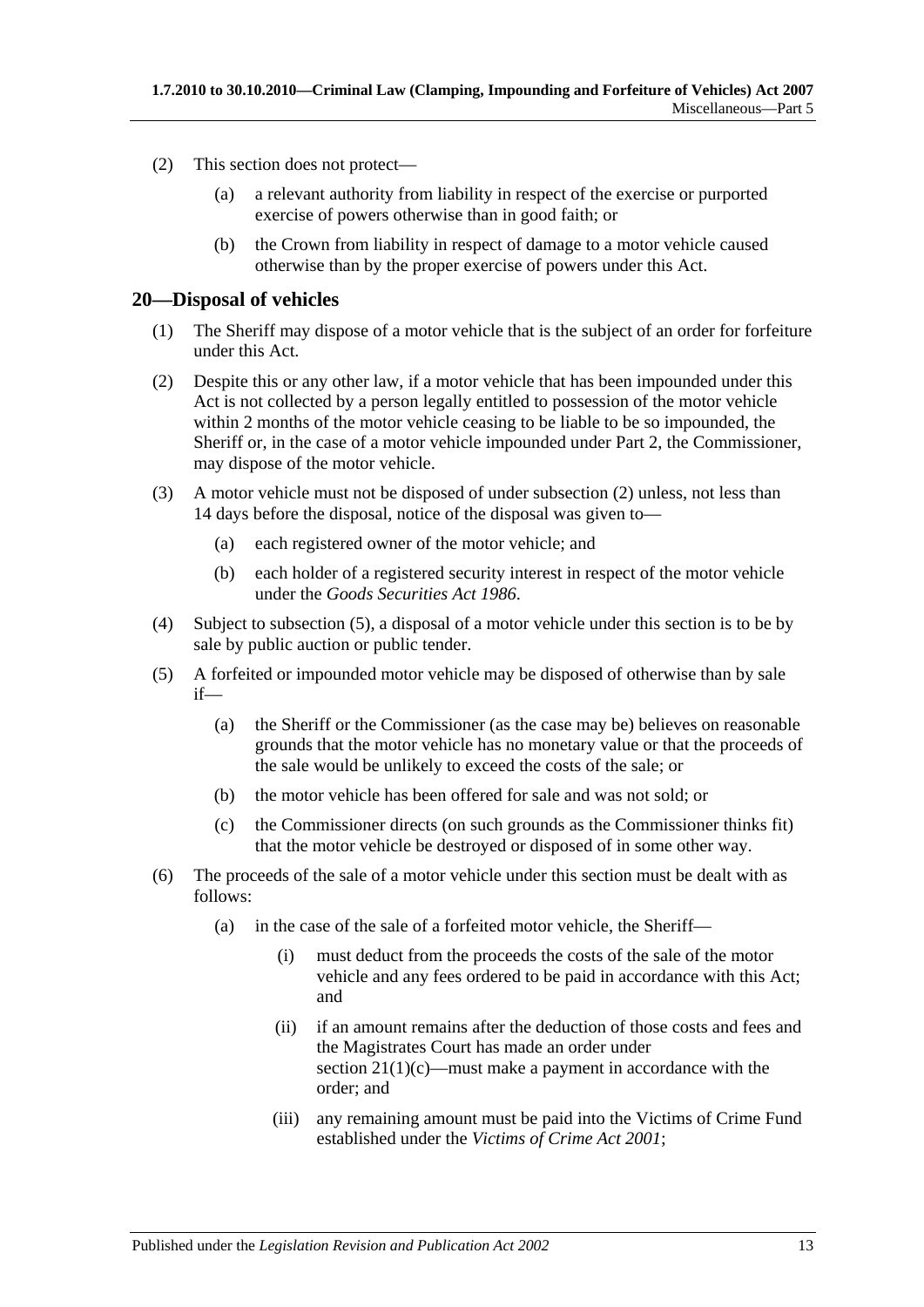- (b) in the case of the sale of an impounded motor vehicle, the Sheriff or the Commissioner (as the case may be)—
	- (i) must deduct from the proceeds—
		- (A) the costs of the sale of the motor vehicle and any fees ordered to be paid in accordance with this Act; and
		- (B) any other costs resulting from the failure to collect the motor vehicle; and
	- (ii) if an amount remains after the deduction of those costs and fees and the Magistrates Court has made an order under section  $21(1)(c)$ —must make any payment required in accordance with the order; and
	- (iii) any remaining amount must be dealt with in accordance with section 7A of the *[Unclaimed Moneys Act](http://www.legislation.sa.gov.au/index.aspx?action=legref&type=act&legtitle=Unclaimed%20Moneys%20Act%201891) 1891* as money the owner of which cannot be found.
- (7) Despite any other Act or law, if a motor vehicle is sold, destroyed or otherwise disposed of under this section—
	- (a) any interests in the motor vehicle existing prior to the sale, destruction or disposal are extinguished; and
	- (b) any purchaser of the motor vehicle, or of any part of the motor vehicle, acquires a good title.
- (8) The regulations may make further provision in relation to the sale, destruction or disposal of impounded or forfeited motor vehicles in accordance with this section.

### <span id="page-13-0"></span>**21—Credit provider may apply to Magistrates Court for relief**

- <span id="page-13-3"></span><span id="page-13-2"></span><span id="page-13-1"></span>(1) A credit provider may apply to the Magistrates Court for an order requiring—
	- (a) the removal of clamps affixed to a motor vehicle under this Act; or
	- (b) the release to the credit provider of a motor vehicle impounded under this Act; or
	- (c) the payment to the credit provider of an amount out of any proceeds of sale of a motor vehicle under this Act (provided that such amount will only be payable if sufficient proceeds remain after the deduction of costs and fees in accordance with [section](#page-12-4) 20(6)).
- (2) The Magistrates Court may make an order under this section if satisfied
	- (a) in the case of an application for an order under [subsection](#page-13-2)  $(1)(a)$  or  $(b)$ —that the rights of the credit provider would be significantly prejudiced if the order were not made; or
	- (b) in the case of an application for an order under [subsection](#page-13-1)  $(1)(c)$ —that the credit provider has suffered, or will suffer, loss as a result of the exercise of powers under this Act.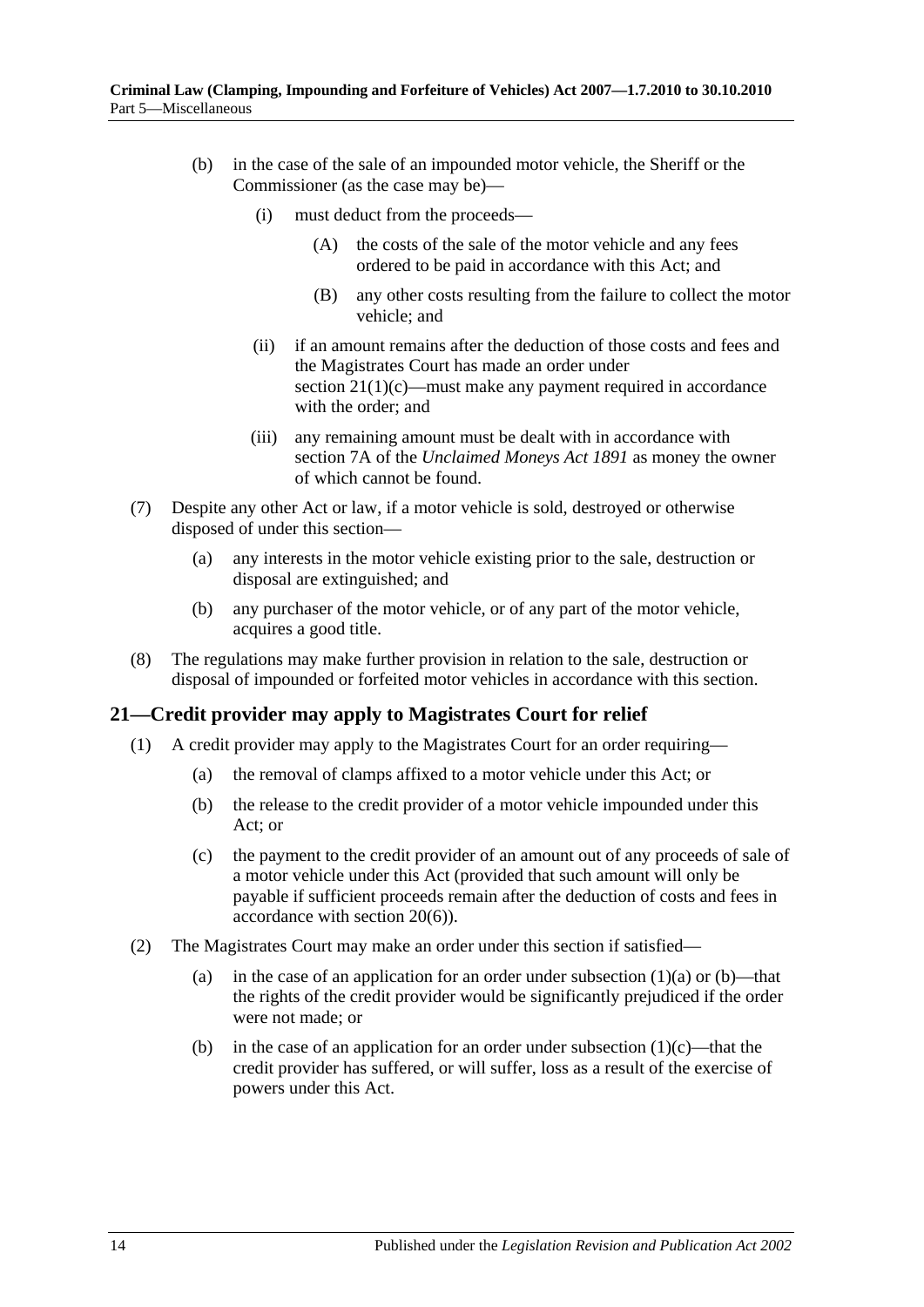- <span id="page-14-2"></span>(3) Notice of an application for an order under this section relating to a motor vehicle must be given to the following persons:
	- (a) if the motor vehicle is clamped or impounded under [Part 2—](#page-2-1)the Commissioner;
	- (b) if the motor vehicle is impounded or has been forfeited under [Part 3—](#page-5-1)the Sheriff;
	- (c) each registered owner of the motor vehicle;
	- (d) each holder of a registered security interest in respect of the motor vehicle under the *[Goods Securities Act](http://www.legislation.sa.gov.au/index.aspx?action=legref&type=act&legtitle=Goods%20Securities%20Act%201986) 1986*;
	- (e) if the credit provider is aware that any other person claims ownership of the motor vehicle—that person.
- (4) A court hearing an application for an order under this section relating to a motor vehicle must, if a person given notice of the application under [subsection](#page-14-2) (3) so requests, hear representations from the person in relation to the application.
- (5) A court making an order under this section may make any consequential or ancillary order or direction that it considers necessary or expedient in the circumstances of the case.

### <span id="page-14-0"></span>**22—Evidentiary**

An apparently genuine document purporting to be an extract from, or copy of, an entry contained in the register of motor vehicles kept under the *[Motor Vehicles Act](http://www.legislation.sa.gov.au/index.aspx?action=legref&type=act&legtitle=Motor%20Vehicles%20Act%201959) 1959* and purporting to be certified as such an extract or copy by the Registrar of Motor Vehicles indicating that a person is recorded on that register as an owner of a motor vehicle must be accepted in any proceedings under this Act as proof that the person is an owner of the motor vehicle in the absence of proof to the contrary.

### <span id="page-14-1"></span>**23—Service of notices**

- (1) A notice required or authorised to be given to, or served on, a person for the purposes of this Act may—
	- (a) be given to the person personally; or
	- (b) be posted in an envelope addressed to the person—
		- (i) at the person's last known address; or
		- (ii) at the person's address for service; or
	- (c) be left for the person at the person's last known address or address for service with someone apparently over the age of 16 years; or
	- (d) be given to, or served on, the person in a manner prescribed by regulation.
- (2) If, in any proceedings, it is proved (on evidence by affidavit or otherwise) that a notice required to be given to, or served on, a registered owner of a motor vehicle under this Act was sent by ordinary prepaid post in an envelope addressed to the owner at the address recorded in relation to the owner in a register kept under the *[Motor Vehicles](http://www.legislation.sa.gov.au/index.aspx?action=legref&type=act&legtitle=Motor%20Vehicles%20Act%201959)  Act [1959](http://www.legislation.sa.gov.au/index.aspx?action=legref&type=act&legtitle=Motor%20Vehicles%20Act%201959)* or the law of another State or Territory of the Commonwealth, the notice will be conclusively presumed to have been given to the owner at the time when it would, in the ordinary course of post, reach the address to which it was posted.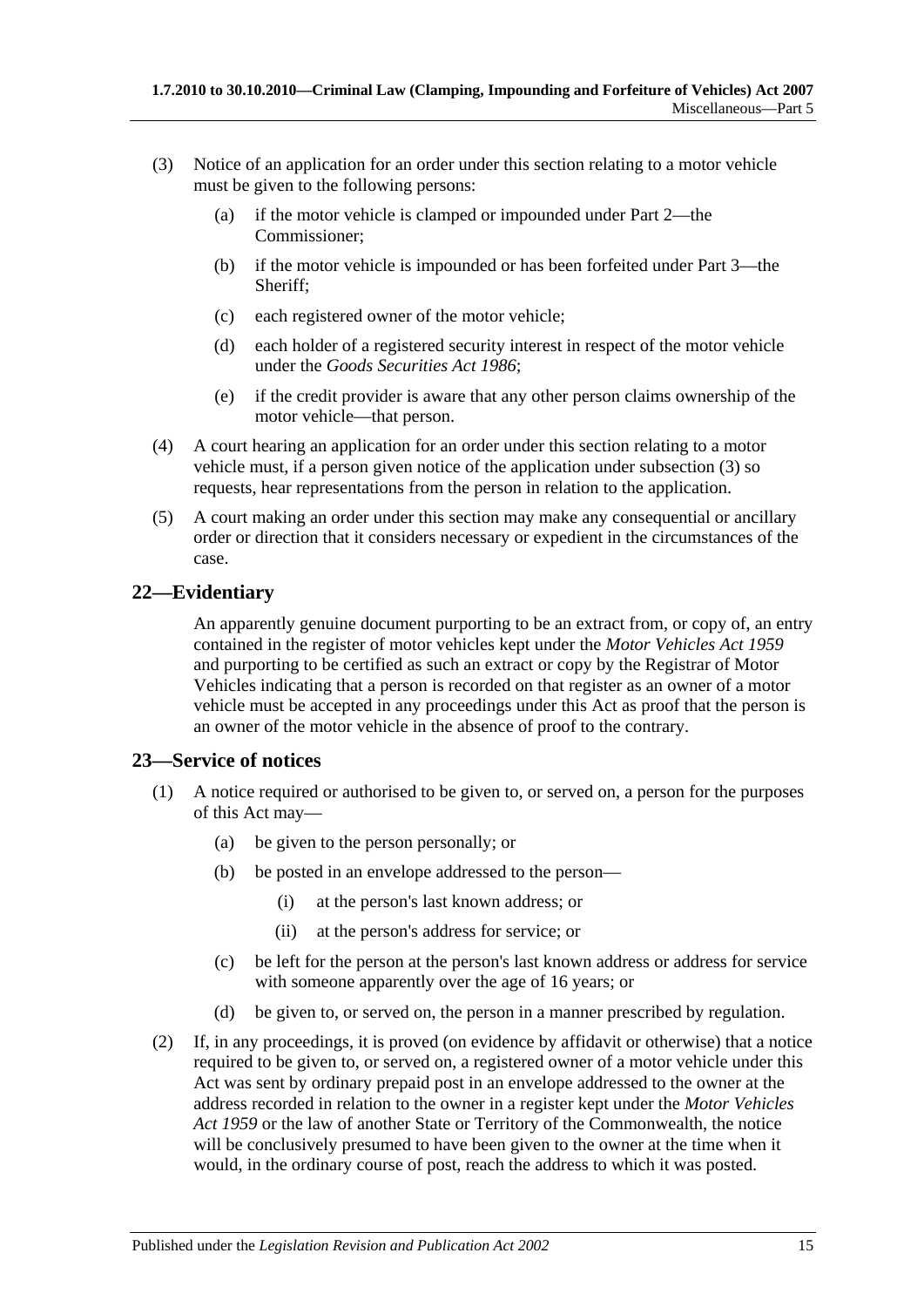### <span id="page-15-3"></span><span id="page-15-0"></span>**24—Regulations**

- (1) The Governor may make such regulations as are contemplated by, or necessary or expedient for the purposes of, this Act.
- (2) Without limiting the generality of [subsection](#page-15-3) (1), the regulations may—
	- (a) prescribe fees for the purposes of this Act; and
	- (b) provide for the remission of fees in specified circumstances; and
	- (c) specify procedures or prescribe guidelines to be followed by relevant authorities in the exercise of powers under this Act.
- (3) The regulations may—
	- (a) be of general application or vary in their application according to prescribed factors;
	- (b) provide that a matter or thing in respect of which regulations may be made is to be determined according to the discretion of the Commissioner or the **Sheriff**
- (4) The regulations may refer to or incorporate, wholly or partially and with or without modification, a code, standard or other document prepared or published by a prescribed body, either as in force at the time the regulations are made or as in force from time to time.
- (5) If a code, standard or other document is referred to or incorporated in the regulations—
	- (a) a copy of the code, standard or other document must be kept available for public inspection, without charge and during ordinary office hours, at an office or offices specified in the regulations; and
	- (b) evidence of the contents of the code, standard or other document may be given in any legal proceedings by production of a document apparently certified by the Minister to be a true copy of the code, standard or other document.

## <span id="page-15-1"></span>**Schedule 1—Transitional provision Part 3—Transitional provision**

### <span id="page-15-2"></span>**3—Transitional provision**

Part 14A of the *[Summary Offences Act](http://www.legislation.sa.gov.au/index.aspx?action=legref&type=act&legtitle=Summary%20Offences%20Act%201953) 1953*, as in force immediately before the commencement of this Act, continues to apply in relation to an offence committed or allegedly committed before the commencement of this Act.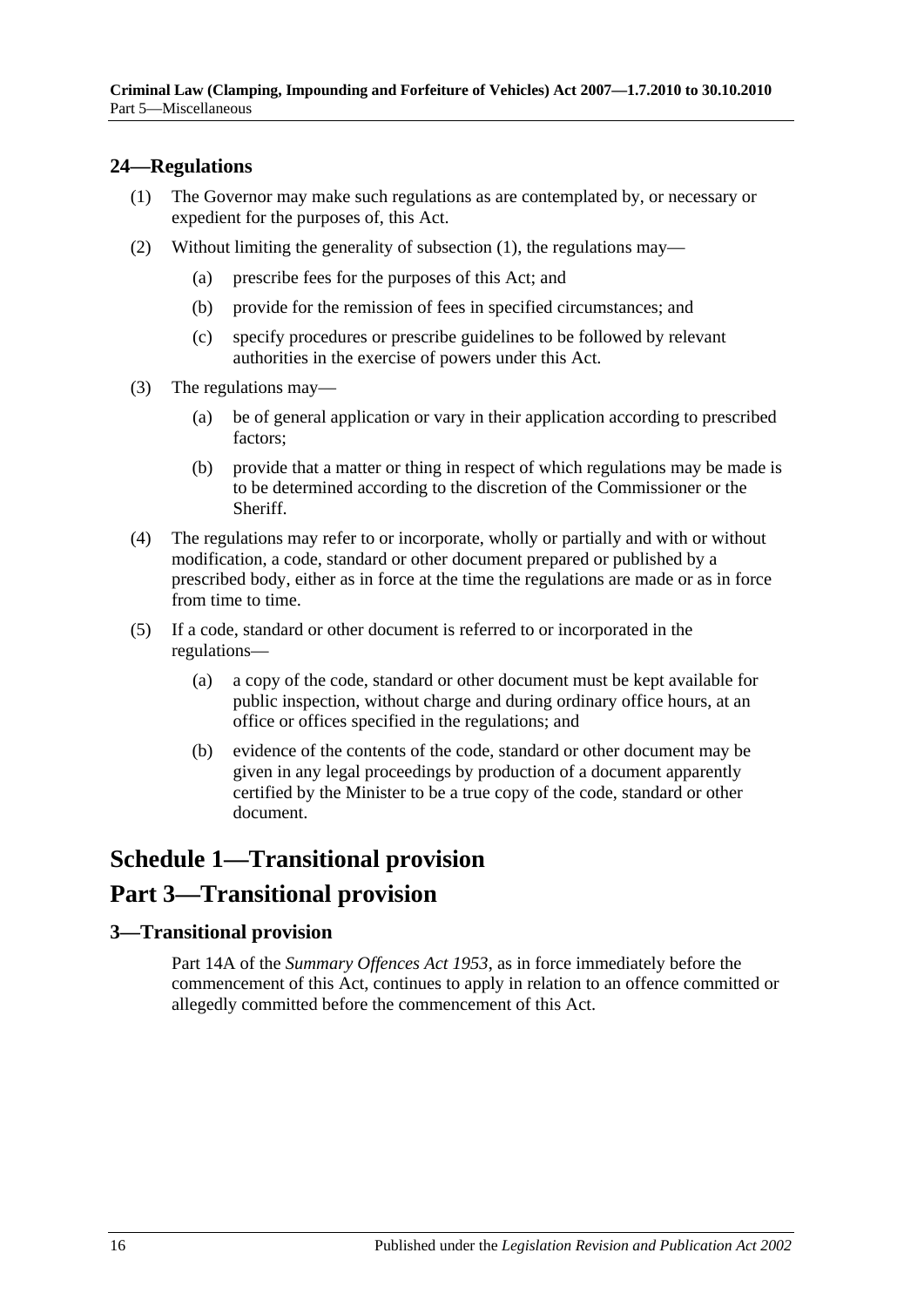## <span id="page-16-0"></span>**Legislative history**

### **Notes**

- Amendments of this version that are uncommenced are not incorporated into the text.
- Please note—References in the legislation to other legislation or instruments or to titles of bodies or offices are not automatically updated as part of the program for the revision and publication of legislation and therefore may be obsolete.
- Earlier versions of this Act (historical versions) are listed at the end of the legislative history.
- For further information relating to the Act and subordinate legislation made under the Act see the Index of South Australian Statutes or www.legislation.sa.gov.au.

### **Legislation amended by principal Act**

The *Criminal Law (Clamping, Impounding and Forfeiture of Vehicles) Act 2007* amended the following:

*Summary Offences Act 1953*

### **Principal Act and amendments**

New entries appear in bold.

| Year        | N <sub>0</sub> | Title                                                                                                              | Assent | Commencement                                                                                                                    |
|-------------|----------------|--------------------------------------------------------------------------------------------------------------------|--------|---------------------------------------------------------------------------------------------------------------------------------|
| 2007        | 29             | Criminal Law (Clamping, Impounding 2.8.2007<br>and Forfeiture of Vehicles) Act 2007                                |        | 16.12.2007 ( <i>Gazette 6.12.2007 p4734</i> )                                                                                   |
| 2009        | 74             | Criminal Law (Clamping, Impounding 10.12.2009<br>and Forfeiture of Vehicles)<br>(Miscellaneous) Amendment Act 2009 |        | Pt 2 (ss $15 \& 16$ ) & Sch 1<br>Pt 2-14.2.2010 (Gazette 12.2.2010)<br>$p766$ ; ss 4—14—31.10.2010 (Gazette<br>30.9.2010 p4990) |
| <b>2010</b> |                | Credit (Transitional Arrangements) 24.6.2010<br>Act 2010                                                           |        | Sch 1 (cl 3)-1.7.2010 (Gazette 1.7.2010<br><i>p</i> 3337)                                                                       |

### **Provisions amended**

New entries appear in bold.

Entries that relate to provisions that have been deleted appear in italics.

| Provision          | How varied                                                                   | Commencement<br>14.2.2010    |  |
|--------------------|------------------------------------------------------------------------------|------------------------------|--|
| Long title         | amended under <i>Legislation Revision and</i><br><b>Publication Act 2002</b> |                              |  |
| Pt1                |                                                                              |                              |  |
| s <sub>2</sub>     | omitted under Legislation Revision and<br><b>Publication Act 2002</b>        | 14.2.2010                    |  |
| s <sub>3</sub>     |                                                                              |                              |  |
| s(1)               |                                                                              |                              |  |
| credit provider    | amended by 3/2010 Sch 1 cl 3                                                 | 1.7.2010                     |  |
| forfeiture offence | inserted by $74/2009$ s $4(1)$                                               | uncommenced—not incorporated |  |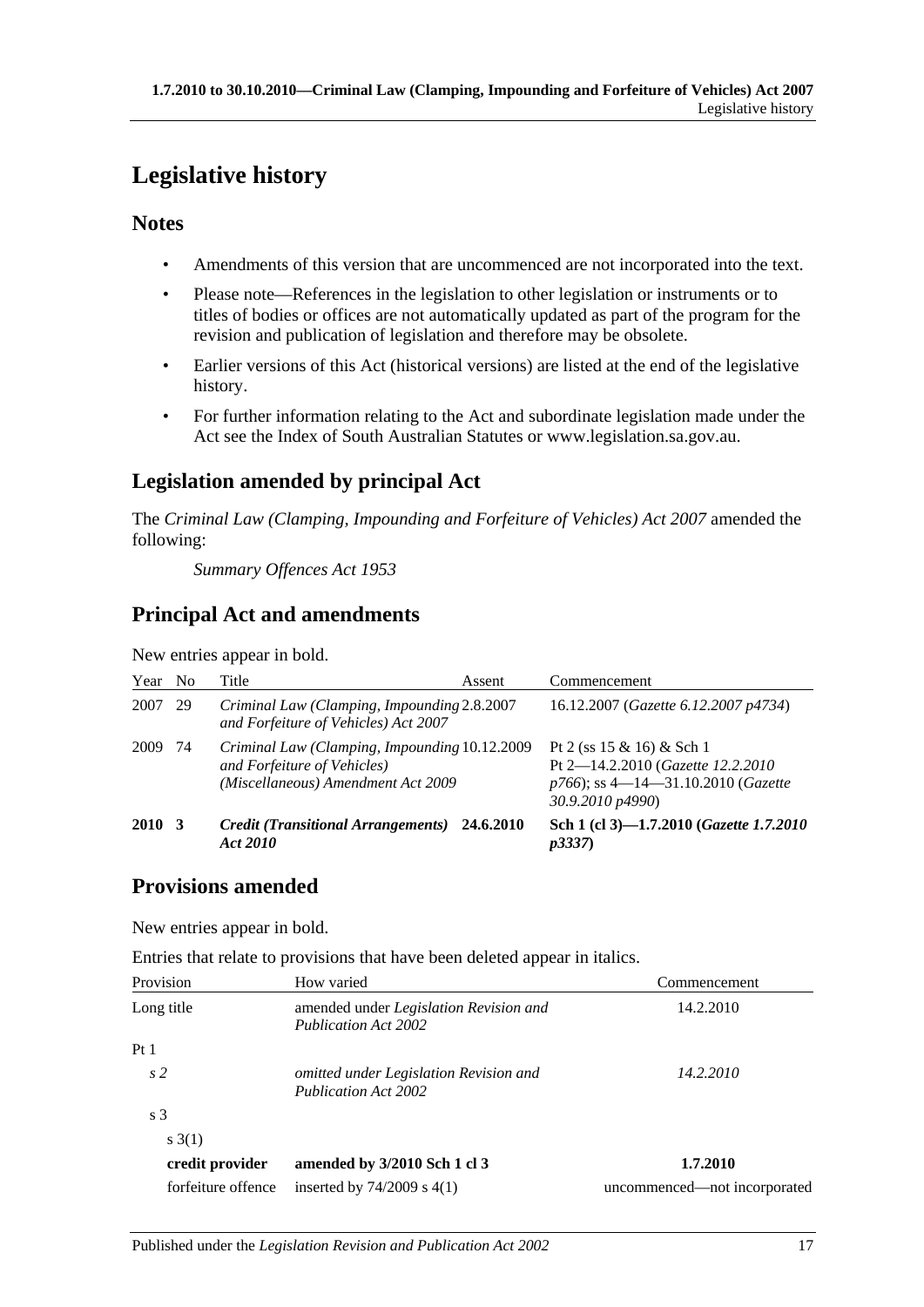| Criminal Law (Clamping, Impounding and Forfeiture of Vehicles) Act 2007—1.7.2010 to 30.10.2010 |  |
|------------------------------------------------------------------------------------------------|--|
| Legislative history                                                                            |  |

|                                                     | prescribed offence amended by 74/2009 s 4(2) | uncommenced-not incorporated |
|-----------------------------------------------------|----------------------------------------------|------------------------------|
| Pt 2                                                |                                              |                              |
| s <sub>5</sub>                                      |                                              |                              |
| s 5(5)                                              | amended by $74/2009$ s $5(1)$                | uncommenced-not incorporated |
| $s\,5(6)$                                           | amended by 74/2009 s 5(2), (3)               | uncommenced-not incorporated |
| s <sub>6</sub>                                      | amended by 74/2009 s 6                       | uncommenced-not incorporated |
| s 7                                                 |                                              |                              |
| 57(2)                                               | amended by 74/2009 s 7                       | uncommenced-not incorporated |
| $\sqrt{s}$ 8                                        |                                              |                              |
| s(1)                                                | substituted by $74/2009$ s $8(1)$            | uncommenced-not incorporated |
| 8(2)                                                | amended by 74/2009 s 8(2)                    | uncommenced-not incorporated |
| s $8(2a)$ — $(2d)$                                  | inserted by 74/2009 s 8(3)                   | uncommenced-not incorporated |
| s(3)                                                | amended by 74/2009 s 8(4), (5)               | uncommenced-not incorporated |
| s(4)                                                |                                              |                              |
| person entitled to<br>custody of a motor<br>vehicle | inserted by $74/2009$ s $8(6)$               | uncommenced-not incorporated |
| Pt <sub>3</sub>                                     |                                              |                              |
| s 11                                                | amended by 74/2009 s 9                       | uncommenced-not incorporated |
| s 12                                                |                                              |                              |
| s 12(1)                                             | amended by $74/2009$ s $10(1)$               | uncommenced-not incorporated |
| s 12(1a)                                            | inserted by 74/2009 s 10(2)                  | uncommenced-not incorporated |
| Pt 4                                                |                                              |                              |
| s 14                                                |                                              |                              |
| s 14(1)                                             | amended by $74/2009$ s $11(1)$               | uncommenced-not incorporated |
| $s\ 14(2)$                                          | substituted by $74/2009$ s $11(2)$           | uncommenced-not incorporated |
| s 14(4)                                             | substituted by 74/2009 s 11(3)               | uncommenced-not incorporated |
| s 14(6)                                             | substituted by $74/2009$ s $11(4)$           | uncommenced-not incorporated |
| s 14(11)                                            | inserted by 74/2009 s 11(5)                  | uncommenced-not incorporated |
| s 16                                                |                                              |                              |
| s 16(1)                                             | amended by 74/2009 s 12(1)                   | uncommenced-not incorporated |
| s 16(3)                                             | amended by 74/2009 s 12(2), (3)              | uncommenced-not incorporated |
| s 17                                                |                                              |                              |
| s 17(1)                                             | amended by 74/2009 s 13                      | uncommenced-not incorporated |
| Pt 5                                                |                                              |                              |
| s 18                                                |                                              |                              |
| s 18(3)                                             | inserted by 74/2009 s 14                     | uncommenced-not incorporated |
| s 20                                                |                                              |                              |
| s $20(1)$ and $(2)$                                 | amended by 74/2009 s 15(1)                   | 14.2.2010                    |
| $s \ 20(3)$                                         | amended by 74/2009 s 15(2), (3)              | 14.2.2010                    |
| $s \ 20(4)$                                         | substituted by 74/2009 s 15(4)               | 14.2.2010                    |
| $s \ 20(5)$                                         | amended by 74/2009 s 15(5)                   | 14.2.2010                    |
| $s \ 20(7)$                                         | substituted by 74/2009 s 15(6)               | 14.2.2010                    |